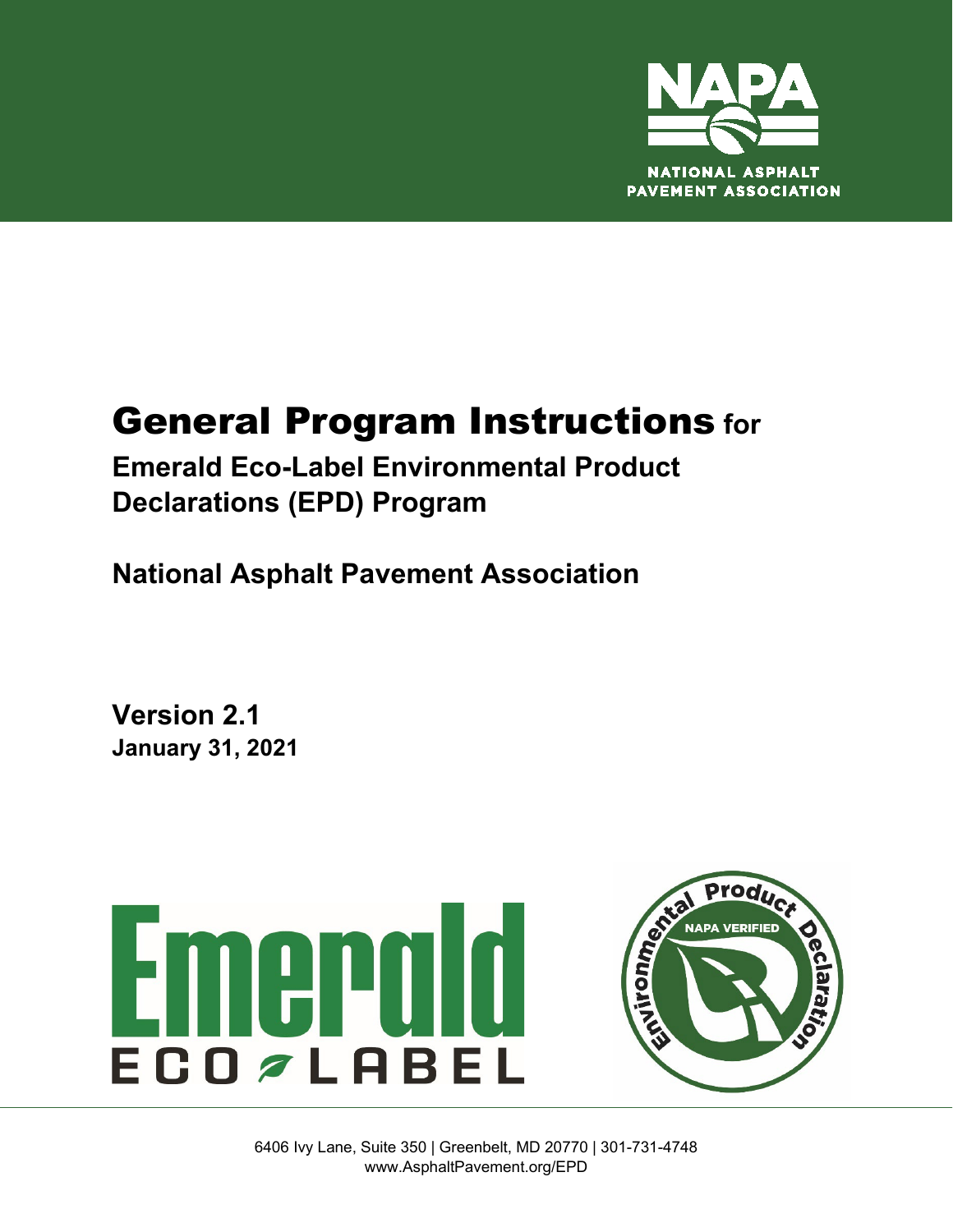## **1. General Program Instructions**

- a. These program instructions are used in the operation of Emerald Eco-Label, a Type III environmental product declaration (EPD) program developed by the National Asphalt Pavement Association (NAPA).
- b. These program instructions meet the requirements of ISO 14025:2006 "Environmental Labels and Declarations — Type III Environmental Declarations — Principles and Procedures."

## **2. Program Scope**

- a. The scope of the Emerald Eco-Label Program (referred to herein as "Program") is the development and administration of product category rules (PCR) and EPDs for asphalt pavement mixtures manufactured or produced in North America.
- b. As referenced for the Program, asphalt mixtures are defined as plant-produced asphalt pavement mixtures.
- c. Asphalt pavement ingredients are constituent materials required to manufacture asphalt pavement mixtures. Examples include, but are not limited to, aggregates, asphalt binder, reclaimed asphalt pavement, recycled asphalt shingles, recycled tire rubber, steel slag, and additives. Additives include, but are not limited to, warm-mix agents, recycling agents, polymers, and anti-strip compounds.

#### **3. Program Goals and Objectives**

- a. The objective of the Program is to provide comprehensive, credible, and comparable data regarding the potential environmental impacts of asphalt pavements to owners, engineers, consultants, contractors, and other stakeholders. This is achieved through the following:
	- i. Make the NAPA General Program Instructions publicly available at www.asphaltpavement.org/EPD
	- ii. Establish and maintain PCRs for EPDs developed for asphalt mixtures.
	- iii. Publish all verified PCR documents.
	- iv. Provide a tool for asphalt mixture producers to create verified EPDs that comply with ISO 14025 and other standards used in North America.
	- v. Publish EPDs that are verified through the Program.
	- vi. Maintain a publicly available list of all verified EPDs, accessible at www.asphaltpavement.org/EPD.
	- vii. Provide asphalt mixture producers the ability to analyze and understand the potential environmental impacts throughout the cradle-to-gate life cycle of an asphalt pavement, enabling producers to reduce those impacts when possible.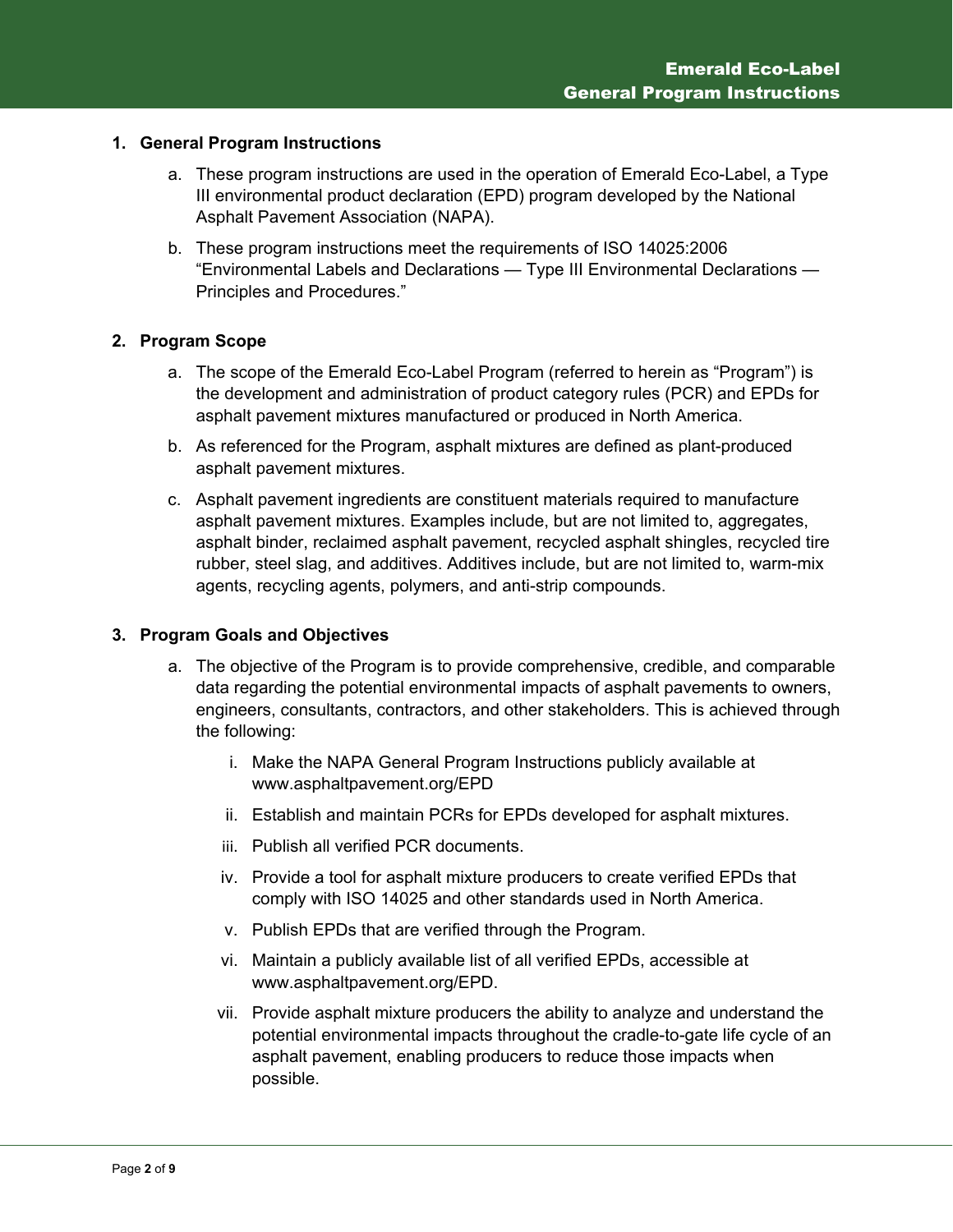- viii. Maintain an active Sustainability Committee, which is tasked with the following:
	- 1. Prepare, maintain, and implement these General Program Instructions along with Program supporting documents.
	- 2. Identify the need for PCRs pertaining to asphalt pavement mixtures.
	- 3. Ensure PCR accuracy and compliance with Program rules and applicable standards.
	- 4. Establish a procedure for selecting competent verifiers for PCRs, life cycle assessments (LCAs), and EPDs that are developed or commissioned in support of the Program.

## **4. Identification of Program Operator**

- a. The Program Operator is NAPA, which is headquartered in Greenbelt, Maryland.
- b. NAPA is a 501(c)(6), non-profit corporation founded in 1955. It is the trade association that exclusively represents the interests of asphalt pavement material producers and paving contractors on the national level with the U.S. Congress, government agencies, and other national trade and business organizations. NAPA supports an active research program designed to answer questions about environmental issues and to improve the quality of asphalt pavements and paving techniques used in the construction of roads, streets, highways, parking lots, airports, and environmental and recreational facilities. NAPA provides technical, educational, and marketing materials and information to its members, and supplies technical information to users and specifiers of paving materials. NAPA counts more than 1,100 companies among its members.

## **5. Intended Audience**

The intended audience of the Program is business-to-business, which includes asphalt pavement owners, engineers, consultants, contractors, and other stakeholder groups.

#### **6. Involvement of Interested Parties**

- a. The PCR development process shall be open to all parties with an interest in quantifying and/or lessening the potential environmental impacts of asphalt pavements, including but not limited to representatives of asphalt mixture producers, paving contractors, material and equipment suppliers, customers (e.g., agencies and private entities that utilize asphalt pavement), educational institutions, and research facilities.
- b. Interested parties may participate by applying to serve on the PCR Committee or by submitting comments during the open consultation process.
- c. Interested parties may participate through email or telephone.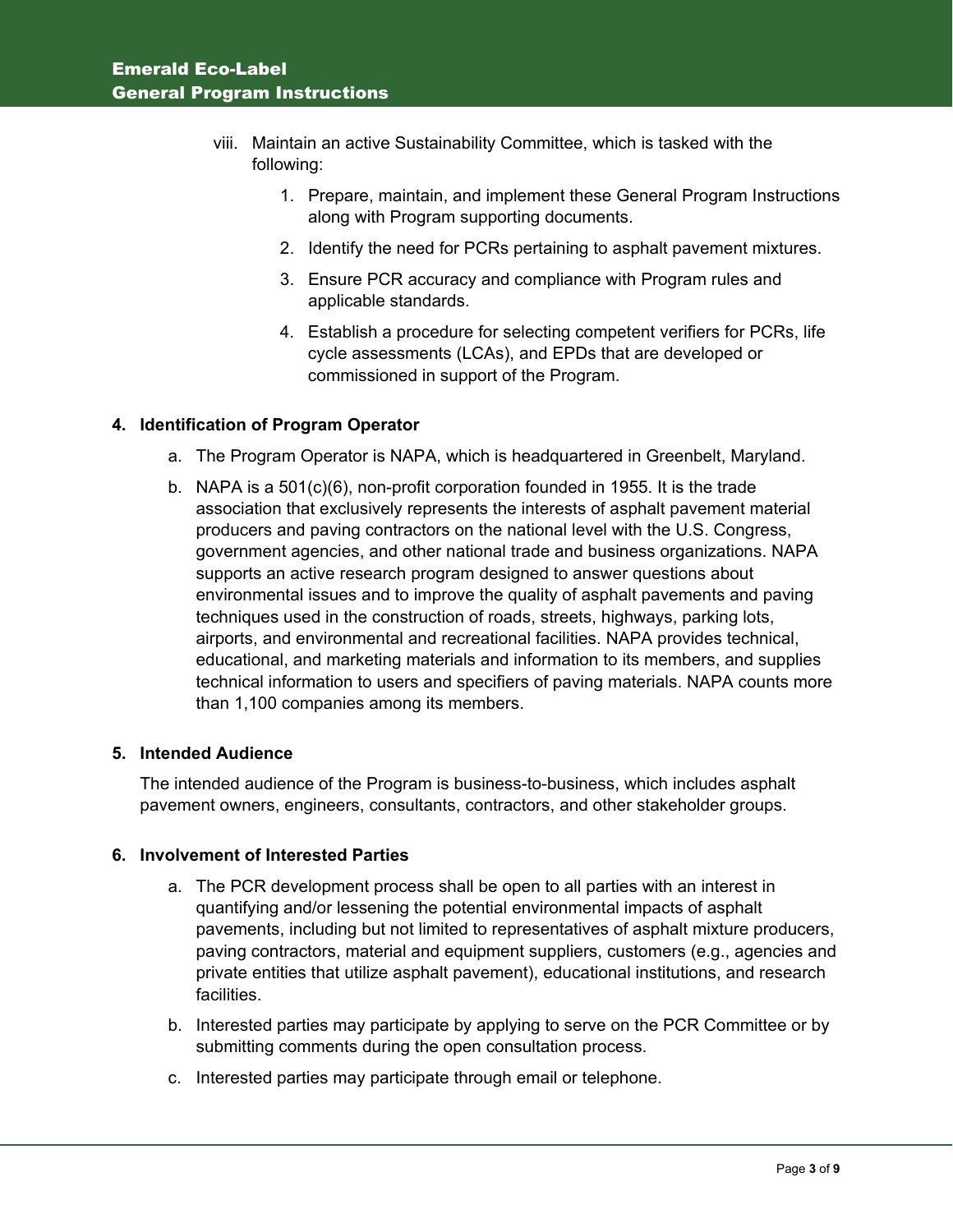d. NAPA will track a list of all parties that demonstrated an interest in participating and publish it in the Appendix of the PCR with a general description of the manner and extent of their participation.

## **7. Definition of Product Categories**

To ensure clarity and avoid PCR duplication, the product category shall be defined by one or more of the following classification systems:

- a. NAICS North American Industry Classification System 2017, i.e. 324121: Asphalt Paving Mixture and Block Manufacturing;
- b. UNCPC United Nations Central Product Classification Ver. 2.1, i.e. 37940: Bituminous mixtures based on natural and artificial stone materials and bitumen, natural asphalt or related substances as a binder; or
- c. UNSPSC United Nations Standard Products and Services Code, i.e. 30111509: Asphalt-based concrete.

## **8. Management of Data and Documentation**

Together, EPDs, the underlying LCAs, and the overarching PCRs developed under the Program shall meet the data and documentation requirements established in ISO 14044, Clause 5.

#### **9. Data Confidentiality Management**

- a. Confidential information or data will not be used for any purposes other than EPD or PCR development or revision, or benchmarking industry practices.
	- i. To the extent practical, NAPA will treat as confidential all data identified as confidential by the provider of the data.
	- ii. NAPA will take appropriate steps to prevent disclosure of confidential information to unauthorized third parties.
	- iii. To the extent appropriate and if requested in writing by the provider of any information designated as confidential, NAPA will ensure that individuals participating in the Program (e.g., NAPA employees, subcontractors, verifiers, stakeholder experts) enter into a confidentiality agreement before accessing or using such information.
	- iv. NAPA will store all electronic and hard copies of supporting information in an appropriate format and will take precautions to prevent the loss of such information.
	- v. Upon request, NAPA will return any information designated as confidential to the provider.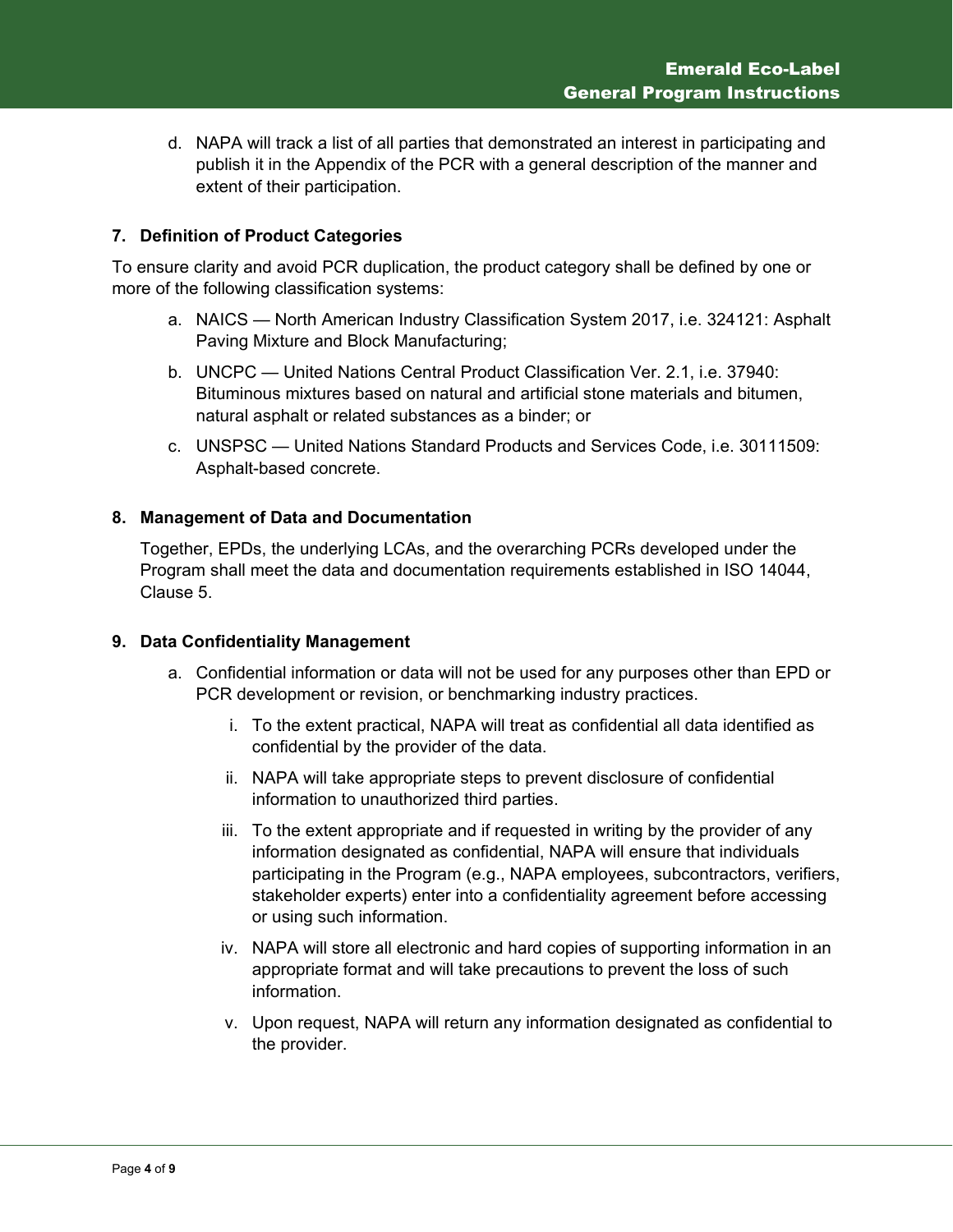b. EPDs created through the Program are owned by the organization that develops the EPD. NAPA will not use EPD data or information associated with an EPD without first getting written consent from the organization that developed the EPD.

## **10. Development and Maintenance of PCR**

- a. Administration of PCR development and maintenance.
	- i. The Sustainability Committee will determine the need for development of a new PCR or revision of an existing PCR. At a minimum, this will be done every five years to comply with the applicable standards.
	- ii. The Sustainability Committee will establish a PCR Committee, which will be responsible for developing or revising the PCR.
		- 1. The PCR Committee shall consist of at least 10 individuals with at least one member from a downstream customer, one material supplier, one LCA expert, and one academic. At least 50% of the PCR Committee members shall be NAPA members in good standing.
		- 2. Members of the PCR Committee shall disclose potential conflicts of interest to the Sustainability Committee in writing. Such disclosure must be included in the PCR Committee application.
	- iii. Before developing a new PCR, the PCR Committee will review any existing PCRs for the product category that are valid in North America for possible adoption. If the PCR Committee determines that the content of an existing PCR is not appropriate, it may then choose to either work with the Program Operator to modify the PCR or develop a new PCR for relevant asphalt pavement mixtures.
	- iv. PCR content requirements: To ensure the comparability of EPDs within a product category, any PCR under the Program shall include rules that enable EPDs to meet the requirements for comparability established in ISO 14025, Clause 6.7.2.
- b. LCA content requirements:
	- i. The PCR shall be based on one or more underlying LCAs that conform to ISO 14040 and ISO 14044.
	- ii. At least one such LCA shall be critically reviewed by an independent, thirdparty expert or panel of interested parties in conformance with ISO 14044, Clause 6.
- c. Selection procedure for predetermined parameters:
	- i. The PCR Committee will guide the selection of predetermined parameters.
	- ii. The selection procedure will include, but not be limited to:
		- 1. Identify methods to define all terms and definitions relevant to the product category.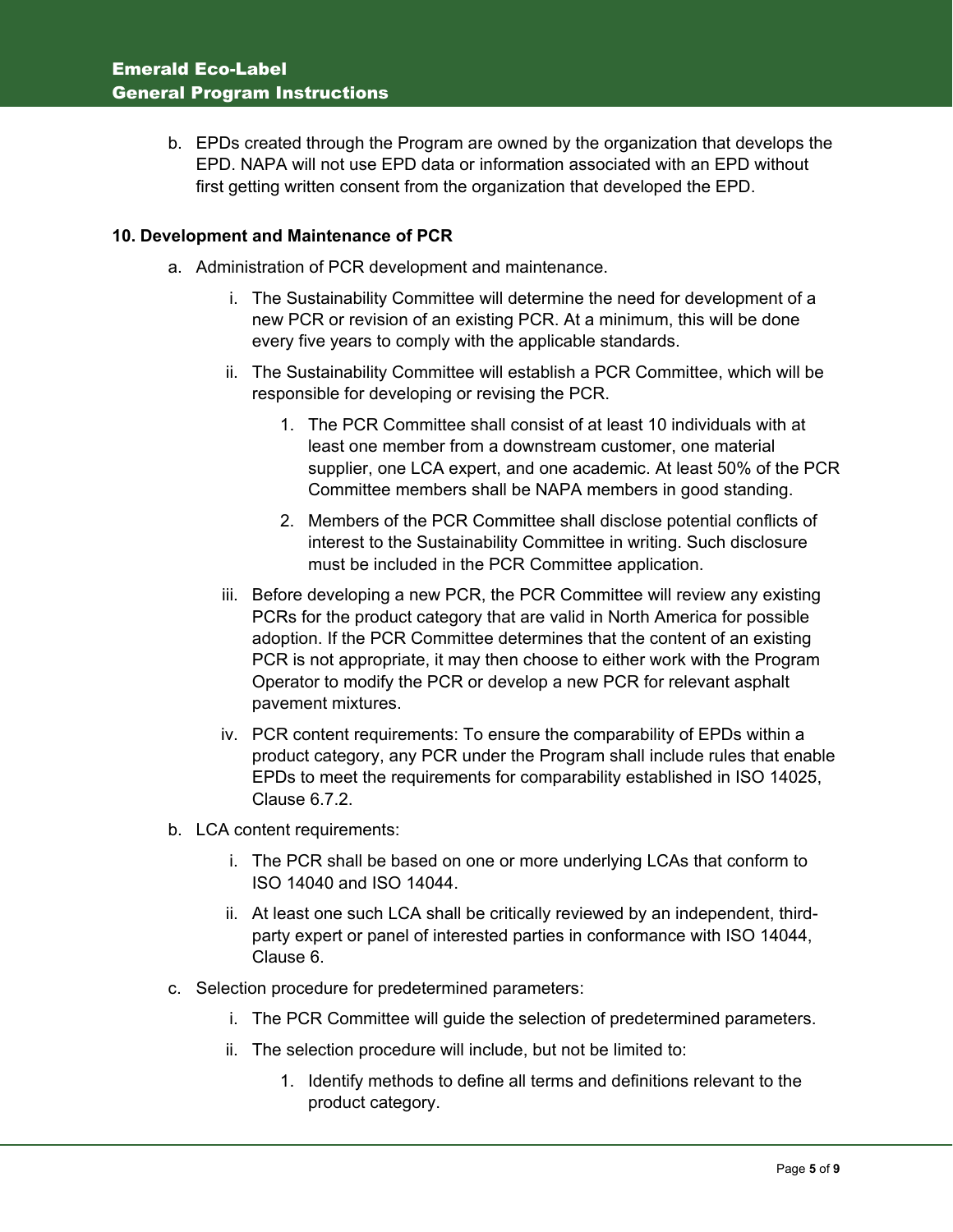- 2. Identify methods to define goal, scope, system boundaries, and functional units for EPDs, including specific inclusion and exclusion criteria.
- 3. Identify the validity period for applicable data.
- 4. Identify when to use existing inventory data instead of primary data for inventory analysis.
- 5. Identify how to select life cycle inventory data when multiple sources are available.
- 6. Identify how to address co-product allocation and waste handling processes.
- 7. Identify any applicable data reporting and quality assurance procedures.
- 8. Identify LCA impact assessment methods to be used and reporting categories.
- iii. The PCR Committee will make the decisions for predetermined parameters through a consensus-based process as described in ISO/IEC Directives, Part 1, Consolidated ISO Supplement, 2020.
- iv. For each predetermined parameter in the PCR, the PCR Committee will define defaults. Examples of such defaults are:
	- 1. Units for LCA modeling and reporting.
	- 2. U.S. life cycle inventory (LCI) Database models.
	- 3. Default parameter values to be used in lieu of collecting primary data.
- v. The PCR Committee will document the justification for all predetermined parameters and include such documentation in the PCR.
- d. Validity Period
	- i. PCRs developed under the Program will be valid for no longer than five years.
	- ii. Any interested party may submit information regarding changes that may affect a PCR at any time. The Sustainability Committee, in its discretion, may revise the PCR prior to its expiration.
	- iii. The Sustainability Committee, in its discretion, may extend the period of validity for up to one year if development of the revised PCR is underway but not complete, or to provide additional time for EPD software tools to come into compliance with the revised PCR. The period of validity may also be extended for EPDs to match, but not exceed, the extended period of validity for the PCR.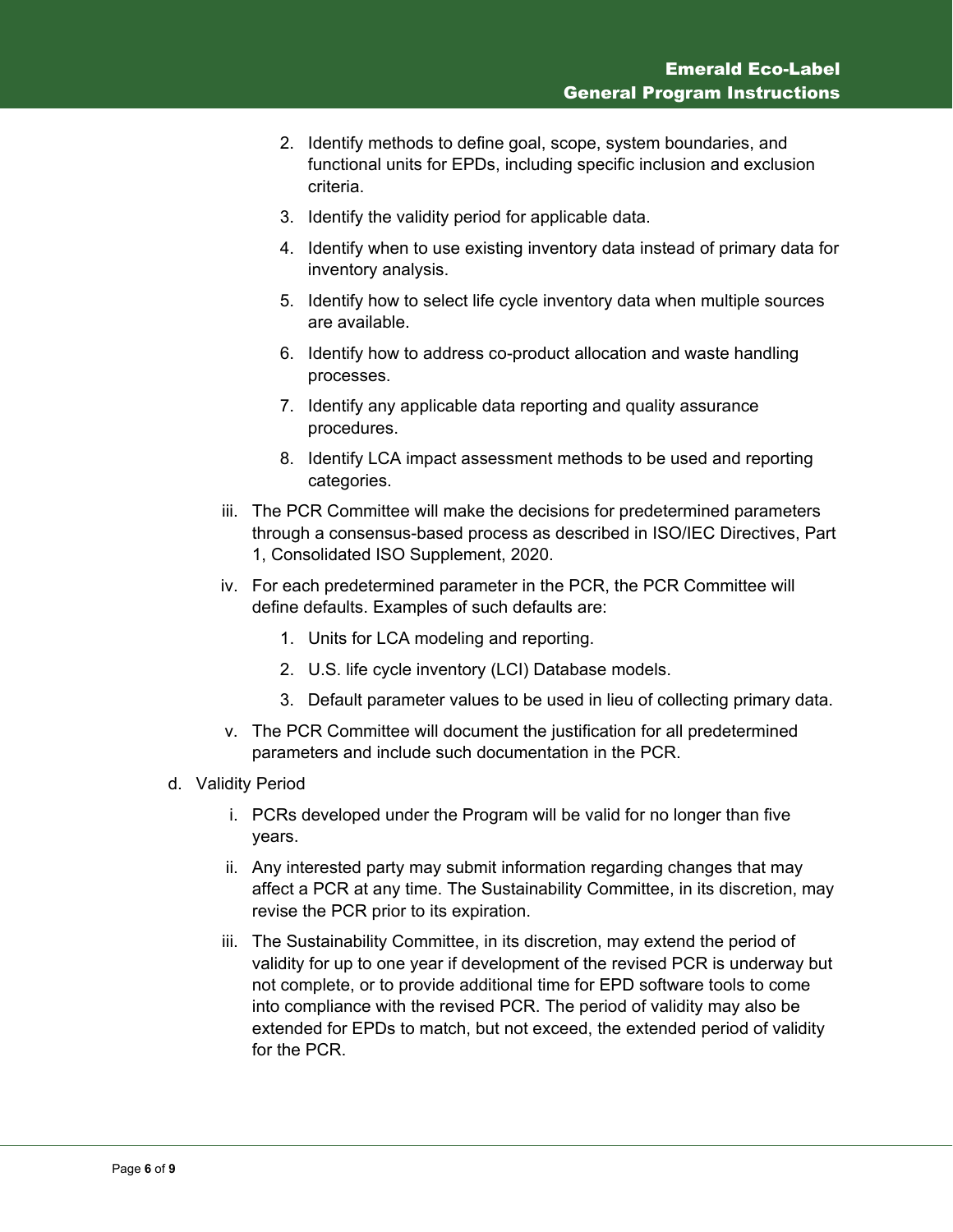#### **11. Procedure for Independent Verification**

- a. PCR review.
	- i. PCRs developed under the Program must be reviewed by a third-party panel.
	- ii. The review panel shall be comprised of at least three people, be led by an LCA expert (certified professional or equivalent) and include at least one industry expert.
	- iii. Individuals on the review panel must not have participated in the development or revision of the PCR.
	- iv. The review panel will ensure that the:
		- 1. PCR has been developed in accordance with the ISO 14040 Series of standards, and specifically in accordance with ISO 14025, Clause 6.7.1;
		- 2. PCR was developed in accordance with these General Program Instructions; and
		- 3. LCA-based data, together with any additional environmental information prescribed by the PCR, adequately and accurately describe the significant environmental aspects of the products.
- b. EPD Verification
	- i. EPDs developed under the Program shall be reviewed by an independent external verifier.
		- 1. The verifier shall not have participated in the development of the LCA or the EPD but may be a member of the PCR review panel.
		- 2. The verifier must have adequate knowledge of the asphalt paving industry and expertise in LCA methodology.
	- ii. The underlying data in the EPD shall be verified in accordance with the requirements in ISO 14025, Clause 8.1.3.
	- iii. The EPD verification shall ensure conformance with ISO 14025, Clause 8.1.4.
	- iv. For EPDs developed using a software tool, including NAPA's Emerald Eco-Label tool, the verification shall ensure that appropriate statistical methods are used to evaluate the plausibility of primary data, as specified in the PCR.
	- v. The independent verifier must develop a report documenting the results of the verification process, which should adhere to any applicable confidentiality requirements. The verification report will be made available upon request.
	- vi. The verification report shall confirm whether the information in the EPD accurately reflects the information in the documents and data upon which the EPD is based. The verification report shall also confirm whether this information is valid and scientifically sound.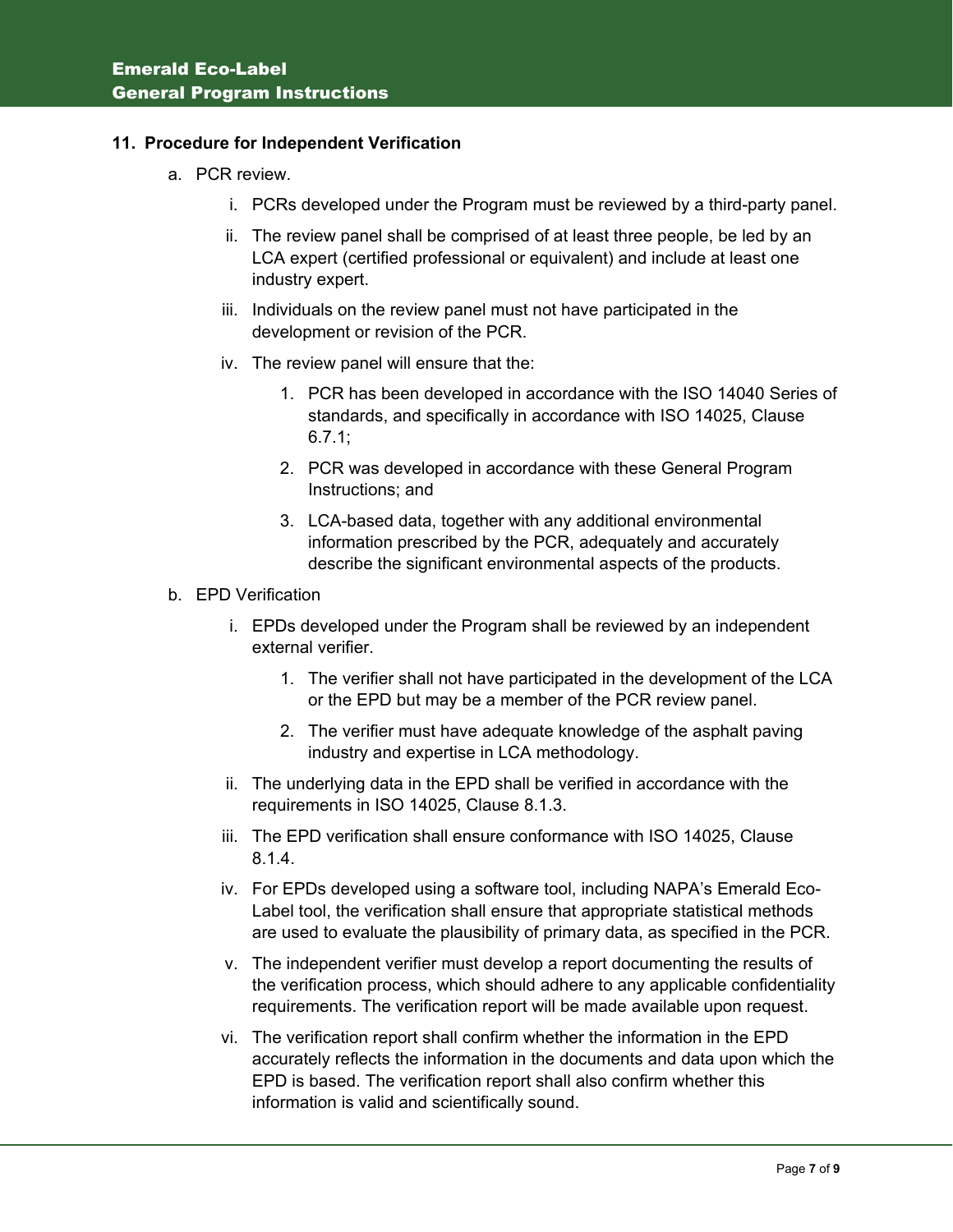#### **12. Periodic Review of the General Program Instructions**

- a. The General Program Instructions will be reviewed by the Sustainability Committee at least once every five years.
- b. Any review will include, but not be limited to:
	- i. Check for updates in relevant/applicable national or international standards.
	- ii. Determine whether changes are needed to conform to applicable standards.
	- iii. Determine whether changes are needed because of changing Program goals and objectives.
	- iv. Determine whether any changes should be made available or described at [www.asphaltpavement.org/EPD.](http://www.asphaltpavement.org/EPD)

## **13. Funding Source and Program Fees**

- a. The Program is funded by a combination of Program fees and NAPA's operating expenses. NAPA may also seek funding from outside organizations to support development or operation of the Program.
- b. Program fees will be developed on a case-by-case basis.
- c. To the extent applicable and practical, a fee schedule will be available at [www.asphaltpavement.org/EPD.](http://www.asphaltpavement.org/EPD)

#### **14. Guidance on Communicating EPD Information**

- a. EPDs that are developed and verified using the Emerald Eco-Label software tool will display the NAPA Verified EPD Logo.
- b. NAPA reserves any and all rights it may have to initiate legal action in the event of, or to prevent, any misuse or misrepresentation of the NAPA Verified EPD Logo or information published in NAPA Verified EPDs, or to protect confidential information. Any right or rights NAPA may have to initiate legal action shall not be construed as an obligation to initiate such action and the discretion to initiate any such action rests solely with NAPA.

#### **15. References**

- a. **EN 15804** EN 15804:2012+A1, Sustainability of construction works Environmental product declarations – Core rules for the product category of construction products. European Committee for Standardization, 2013.
- b. **ISO 14020** ISO 14020:2000, Environmental labels and declarations General Principles. International Organization for Standardization, 2000.
- c. **ISO 14025** ISO 14025:2006, Environmental labels and declarations Type III environmental declarations – principles and procedures. International Organization for Standardization, 2006.